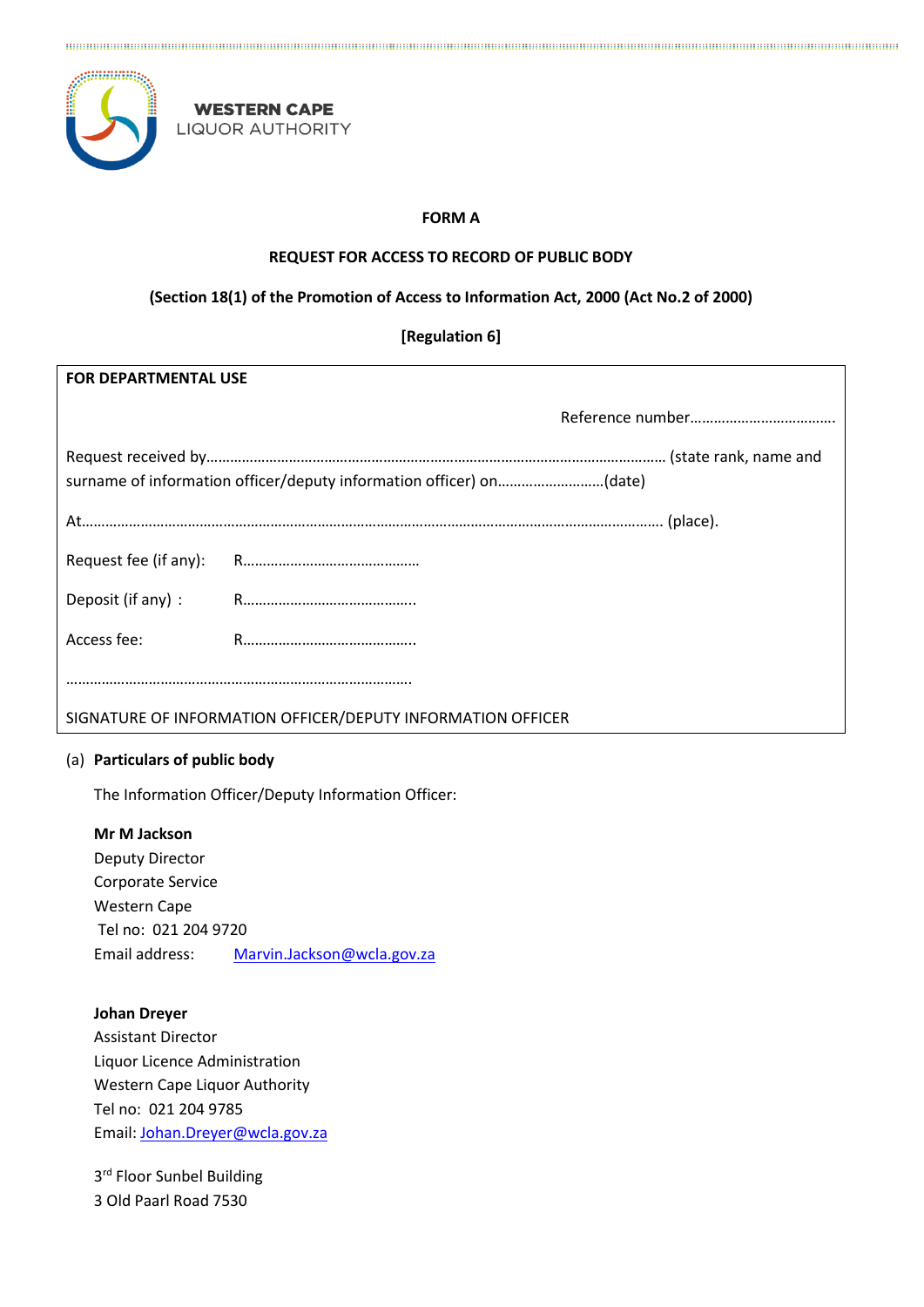#### **FORM A: REQUEST FOR ACCESS TO RECORD OF PUBLIC BODY**

#### (b) **Particulars of person requesting access to the record**

- (a) The particulars of the person who requests access to the record must be given below.
- (b) The address and/or fax number in the Republic to which the information is to be sent, must be given.
- (c) Proof of the capacity in which the request is made, if applicable, must be attached.

Full names and surnames: ………………………………………………………………………………………………………

| Iden<br>.<br>,,,,,<br>. . <b>. .</b> |  |  |  |  |  |  |  |  |
|--------------------------------------|--|--|--|--|--|--|--|--|
|                                      |  |  |  |  |  |  |  |  |

| Postal Address: |  |
|-----------------|--|
|                 |  |
| Email address:  |  |

Capacity in which request is made, when made on behalf of another person:

### **C. Particulars of person on whose behalf request is made**

This section must be completed ONLY if a request for information is made on behalf of another person.

Full names and surname: ………………………………………………………………………………………………………

| Identity number: |  |  |  |  |  |  |  |  |
|------------------|--|--|--|--|--|--|--|--|
|                  |  |  |  |  |  |  |  |  |

## **D. Particulars of records**

- (a) Provide full particulars of the record to which access is requested, including the reference number if that is known
- (b) If the provided space is inadequate, please continue on a separate folio and attach it to this form. The requester must sign all the additional folio

…………………………………………………………………………………………………………………………………………………………………

1. Description of record or relevant part of the record:

…………………………………………………………………………………………………………………………………

**FORM A: REQUEST FOR ACCESS TO RECORD OF PUBLIC BODY**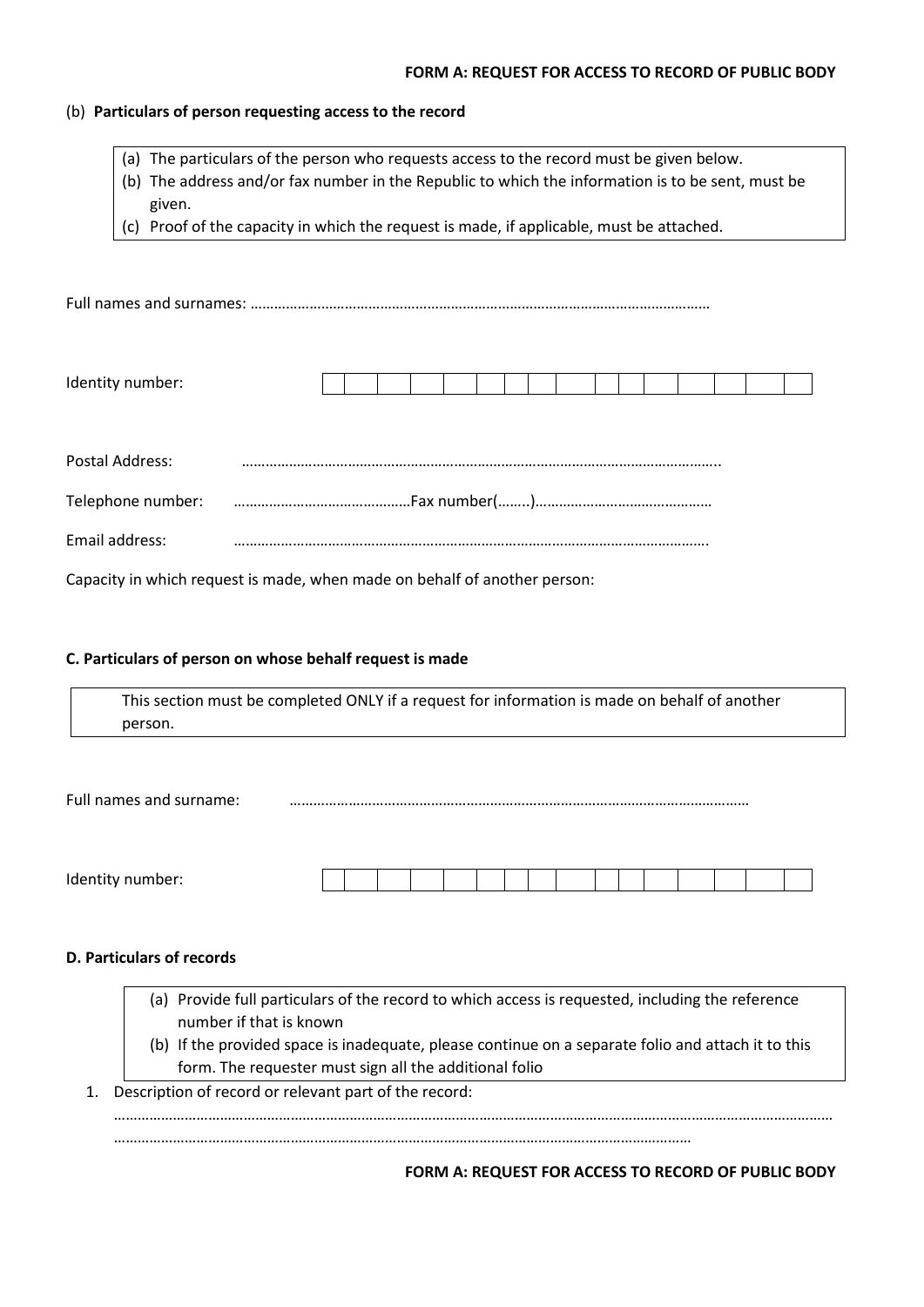- 2. Reference number, if available**: ………………………………………………………………………………………**
- 3. Any further particular of record:

**…………………………………………………………………………………………………………………………………………………………… …………………………………………………………………………………………………………………………………………………………… …………………………………………………………………………………………………………………………………………………………… …………………………………………………………………………………………..**

## **E FEES**

- (a) A request for access to a record, other than a record containing personal information about yourself, will be processed only after a request fee has been paid.
- (b) You will be notified of the amount required to be paid as the request fee.
- (c) The fee payable for access to a record depends on the form in which access is required and the reasonable time required to search for and prepare a record.
- (d) If you qualify for exemption from payment of any fee, please state the reason for exemption

### **A. Form of access to record**

If you are prevented by a disability to read, view or listen to the record in the form of access provided for in 1 to 4 below, state your disability and indicate in which form the record is required.

Disability: Disability: **Form in which record is required:**  $\blacksquare$ 

Mark the appropriate box with an **X.**

#### **NOTES:**

Compliance with your request for access in the specified form may depend on the form in which the record is available.

Access in the form requested may be refused in certain circumstances .In such a case you will be informed if access will be granted in another forms.

The fee payable for access to the record, if any, will be determined partly by the form in which access is requested.

| 1. If the record is in written or printed form:                                                           |                                                                                          |  |                                     |  |                                 |  |  |  |  |  |  |
|-----------------------------------------------------------------------------------------------------------|------------------------------------------------------------------------------------------|--|-------------------------------------|--|---------------------------------|--|--|--|--|--|--|
|                                                                                                           | Copy of<br>record*                                                                       |  | Inspection of record                |  |                                 |  |  |  |  |  |  |
| If record consists of visual images (this includes photographs, slides, video recordings, computer-<br>2. |                                                                                          |  |                                     |  |                                 |  |  |  |  |  |  |
|                                                                                                           | generated images, sketches, etc.):                                                       |  |                                     |  |                                 |  |  |  |  |  |  |
|                                                                                                           | View the<br>images                                                                       |  | Copy of the images*                 |  | Transcription of the<br>images* |  |  |  |  |  |  |
|                                                                                                           | 3. If record consists of recorded words or information which can be reproduced in sound: |  |                                     |  |                                 |  |  |  |  |  |  |
|                                                                                                           | Listen to the                                                                            |  | Transcription of                    |  |                                 |  |  |  |  |  |  |
|                                                                                                           | soundtrack(audio                                                                         |  | soundtrack*(written or              |  |                                 |  |  |  |  |  |  |
|                                                                                                           | cassette)                                                                                |  | printed document)                   |  |                                 |  |  |  |  |  |  |
| 4. If record is held on computer or in an electronic or machine-readable form:                            |                                                                                          |  |                                     |  |                                 |  |  |  |  |  |  |
|                                                                                                           | Printed copy of record*                                                                  |  | Printed copy of information derived |  | Copy in computer readable       |  |  |  |  |  |  |
|                                                                                                           |                                                                                          |  | from the record*                    |  | form*(stiffy or compact disc)   |  |  |  |  |  |  |